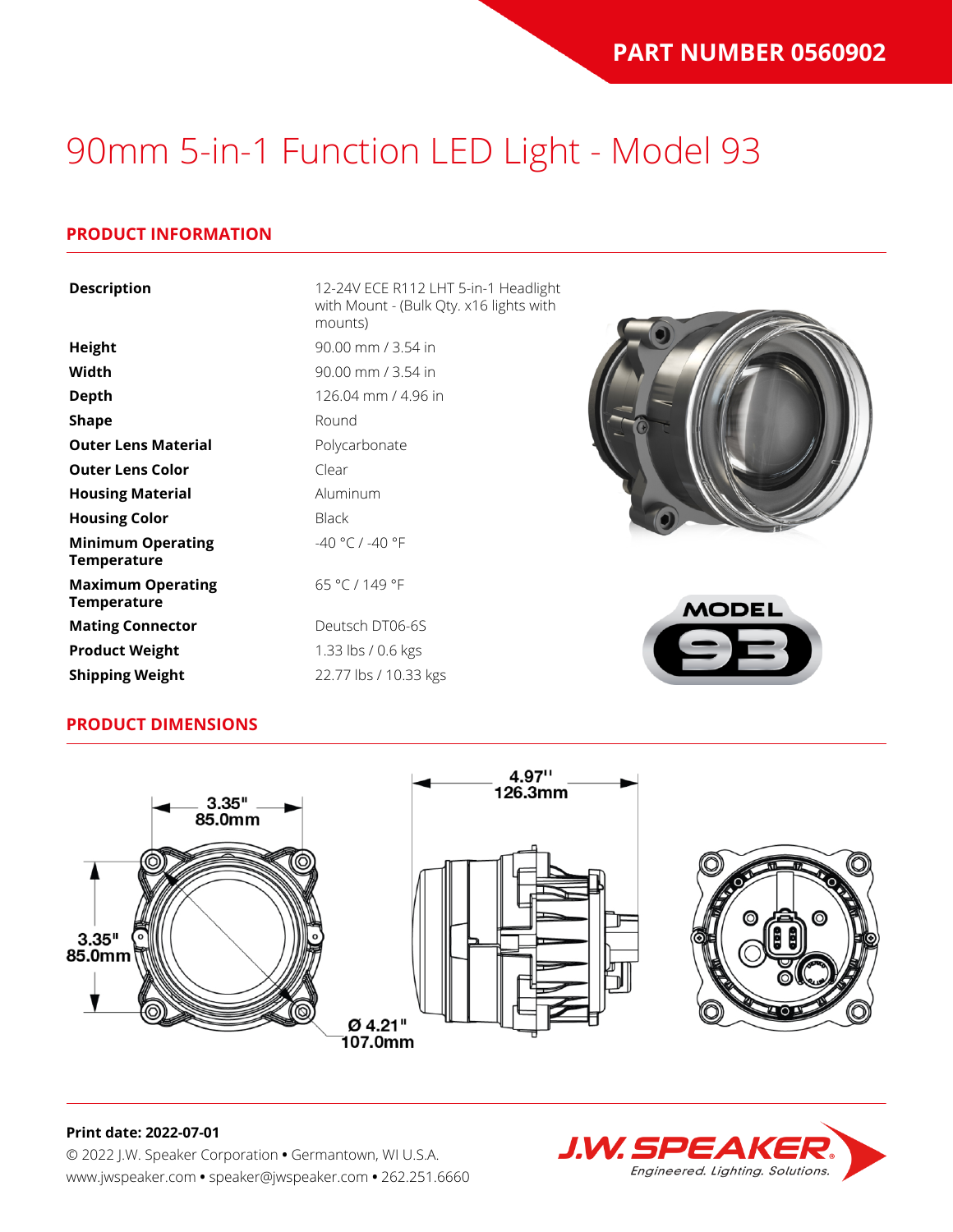### **ELECTRICAL SPECIFICATIONS**

| <b>Input Voltage</b>              | 12-24V DC                                                                                                                                                                                                                                                                                |
|-----------------------------------|------------------------------------------------------------------------------------------------------------------------------------------------------------------------------------------------------------------------------------------------------------------------------------------|
| <b>Operating Voltage</b>          | 9-30V DC                                                                                                                                                                                                                                                                                 |
| <b>Transient Spike Protection</b> | 150V Peak @ 1 HZ-100 Pulses                                                                                                                                                                                                                                                              |
| <b>Yellow Wire</b>                | Low Beam                                                                                                                                                                                                                                                                                 |
| <b>Red Wire</b>                   | <b>Front Position</b>                                                                                                                                                                                                                                                                    |
| <b>Orange Wire</b>                | DΙ                                                                                                                                                                                                                                                                                       |
| <b>Blue Wire</b>                  | <b>DRL</b>                                                                                                                                                                                                                                                                               |
| <b>Black Wire</b>                 | Ground                                                                                                                                                                                                                                                                                   |
| <b>White Wire</b>                 | High Beam                                                                                                                                                                                                                                                                                |
| <b>Current Draw</b>               | 1.35A @ 12V DC (Low Beam)<br>1.96A @ 12V DC (High Beam)<br>0.111A @ 12V DC (Front Position)<br>1.33A @ 12V DC (DRL)<br>1.11A @ 12V DC (DI)<br>0.701A @ 24V DC (Low Beam)<br>1.03A @ 24V DC (High Beam)<br>0.071A @ 24V DC (Front Position)<br>0.700A @ 24V DC (DRL)<br>0.59A @ 24VDC(DI) |

#### **REGULATORY STANDARDS COMPLIANCE**



Buy America Standards ECE Reg 10 ECE Reg 148 - 1b ECE Reg 148 - A ECE Reg 148 - RL ECE Reg 149 - HC ECE Reg 149 - R Eco Friendly IEC IP67 IEC IP69K Tested to ECE Reg. 10 (Radiated Emissions only)



#### **Print date: 2022-07-01** © 2022 J.W. Speaker Corporation **•** Germantown, WI U.S.A. www.jwspeaker.com **•** speaker@jwspeaker.com **•** 262.251.6660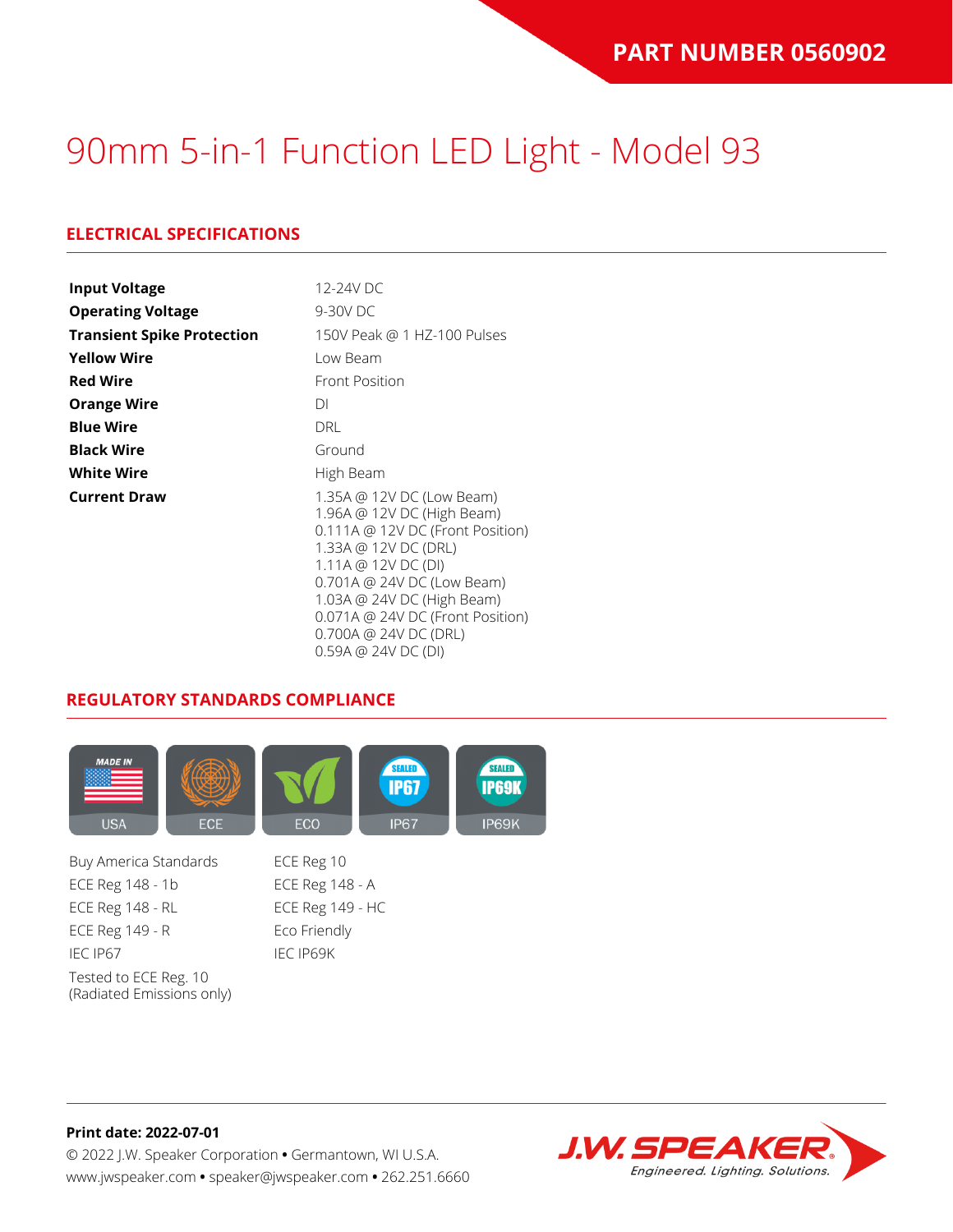### **PHOTOMETRIC SPECIFICATIONS**

| <b>Raw Lumen Output</b>                 | 1827(High Beam), 1325(Low Beam)                                                                                                                                       |                                    |      |      | Asymmetric High Beam (0.75m high at 0°)        |
|-----------------------------------------|-----------------------------------------------------------------------------------------------------------------------------------------------------------------------|------------------------------------|------|------|------------------------------------------------|
| <b>Effective Lumen</b><br>Output        | 683(High Beam), 495(Low Beam)                                                                                                                                         | 150m<br>$10 +$ Lux                 |      |      |                                                |
| <b>Candela Output</b>                   | 44,000(High Beam), 23,000(Low<br>Beam)                                                                                                                                | 75m                                |      |      |                                                |
| <b>Nominal LED Color</b><br>Temperature | 5665 K                                                                                                                                                                | 1 Lux<br>0m                        |      |      |                                                |
| <b>Beam Pattern(s)</b>                  | Forward Lighting - Daytime<br>Running Light<br>Forward Lighting - High Beam (ECE)<br>Forward Lighting - Low Beam (ECE<br>Left Hand)<br>Signalization - Front Position | <b>0.25 Lux</b><br>75m<br>150m     |      |      |                                                |
|                                         |                                                                                                                                                                       | 180m                               | 125m | 250m | 375m<br>Asymmetric Low Beam (0.75m high at 0°) |
|                                         | Signalization - Turn (Front)                                                                                                                                          | 90 <sub>m</sub><br>$10 + Lux$      |      |      |                                                |
|                                         |                                                                                                                                                                       | 0m<br>1 Lux                        |      |      |                                                |
|                                         |                                                                                                                                                                       | 90 <sub>m</sub><br><b>0.25 Lux</b> |      |      |                                                |

180m

#### **ADDITIONAL INFORMATION**

3-point Mount for 1.5mm Mounting Frame is applicable for

- PN 0554381
- PN 0553071
- PN 0553091
- PN 0553101 • PN 0553081
- PN 0556701
- PN 0347941
- 3-point Mount for 3mm Mounting Frame is applicable for
- All Model 93 Lighting Options



200<sub>m</sub>

400m

#### **Print date: 2022-07-01** © 2022 J.W. Speaker Corporation **•** Germantown, WI U.S.A. www.jwspeaker.com **•** speaker@jwspeaker.com **•** 262.251.6660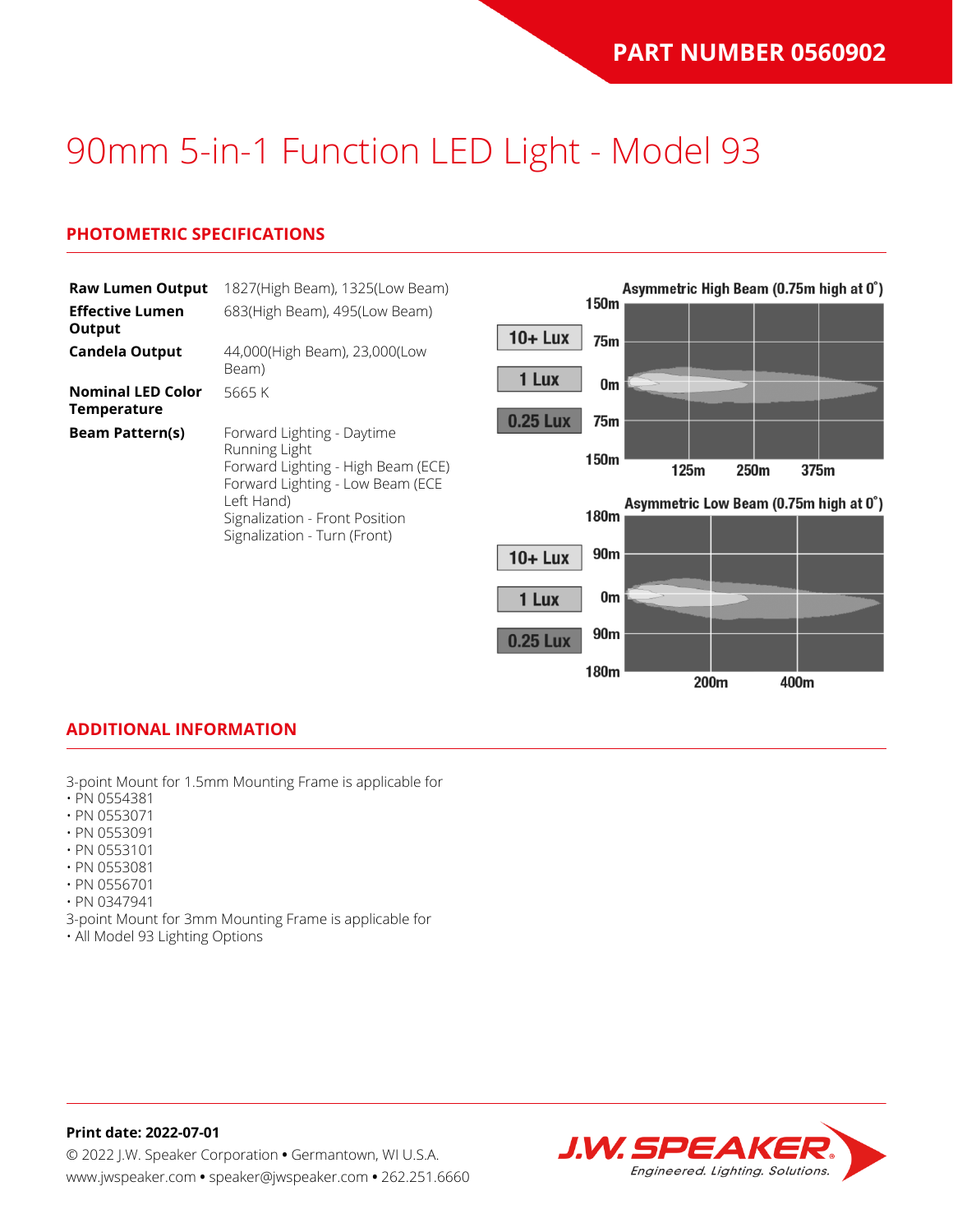### **PRODUCT WARNINGS**

For California residents:

**WARNING:** Cancer and reproductive harm - [www.P65Warnings.ca.gov](https://www.p65warnings.ca.gov/).

**AVERTISSEMENT:** Cancer et effet nocif sur la reproduction - [www.P65Warnings.ca.gov.](https://www.p65warnings.ca.gov/)

#### **ACCESSORIES**



**[Part Number](https://www.jwspeaker.com/products/90mm-headlights-model-93/8001211/) [8001211](https://www.jwspeaker.com/products/90mm-headlights-model-93/8001211/)**

Kit with Wiring Harness, Large



**[Part Number](https://www.jwspeaker.com/products/90mm-headlights-model-93/8001221/) [8001221](https://www.jwspeaker.com/products/90mm-headlights-model-93/8001221/)** Motorcycle Bar Mount Motorcycle Bar Mount Kit with Wiring Harness, Small



**[Part Number](https://www.jwspeaker.com/products/90mm-headlights-model-93/8001461/) [8001461](https://www.jwspeaker.com/products/90mm-headlights-model-93/8001461/)** 90mm Light 3-Point Mount for 1.5mm Mounting Frame



**[Part Number](https://www.jwspeaker.com/products/90mm-headlights-model-93/8001471/) [8001471](https://www.jwspeaker.com/products/90mm-headlights-model-93/8001471/)** 90mm Light 3-Point Mount for 3mm Mounting Frame



**[Part Number](https://www.jwspeaker.com/products/90mm-headlights-model-93/8001601/) [8001601](https://www.jwspeaker.com/products/90mm-headlights-model-93/8001601/)** Pedestal Mounting Bracket for Model 93 Single Lamp



**[Part Number](https://www.jwspeaker.com/products/90mm-headlights-model-93/8001621/) [8001621](https://www.jwspeaker.com/products/90mm-headlights-model-93/8001621/)** Pedestal Mounting Bracket for Model 93 Double Lamp



**[Part Number](https://www.jwspeaker.com/?post_type=part&p=26513&preview=true) [0700001](https://www.jwspeaker.com/?post_type=part&p=26513&preview=true)** Motorcycle Bar Mount Kit, 20-24mm



**[Part Number](https://www.jwspeaker.com/?post_type=part&p=26512&preview=true) [0700011](https://www.jwspeaker.com/?post_type=part&p=26512&preview=true)** Motorcycle Bar Mount Kit, 25-29mm



## **Print date: 2022-07-01**

© 2022 J.W. Speaker Corporation **•** Germantown, WI U.S.A. www.jwspeaker.com **•** speaker@jwspeaker.com **•** 262.251.6660